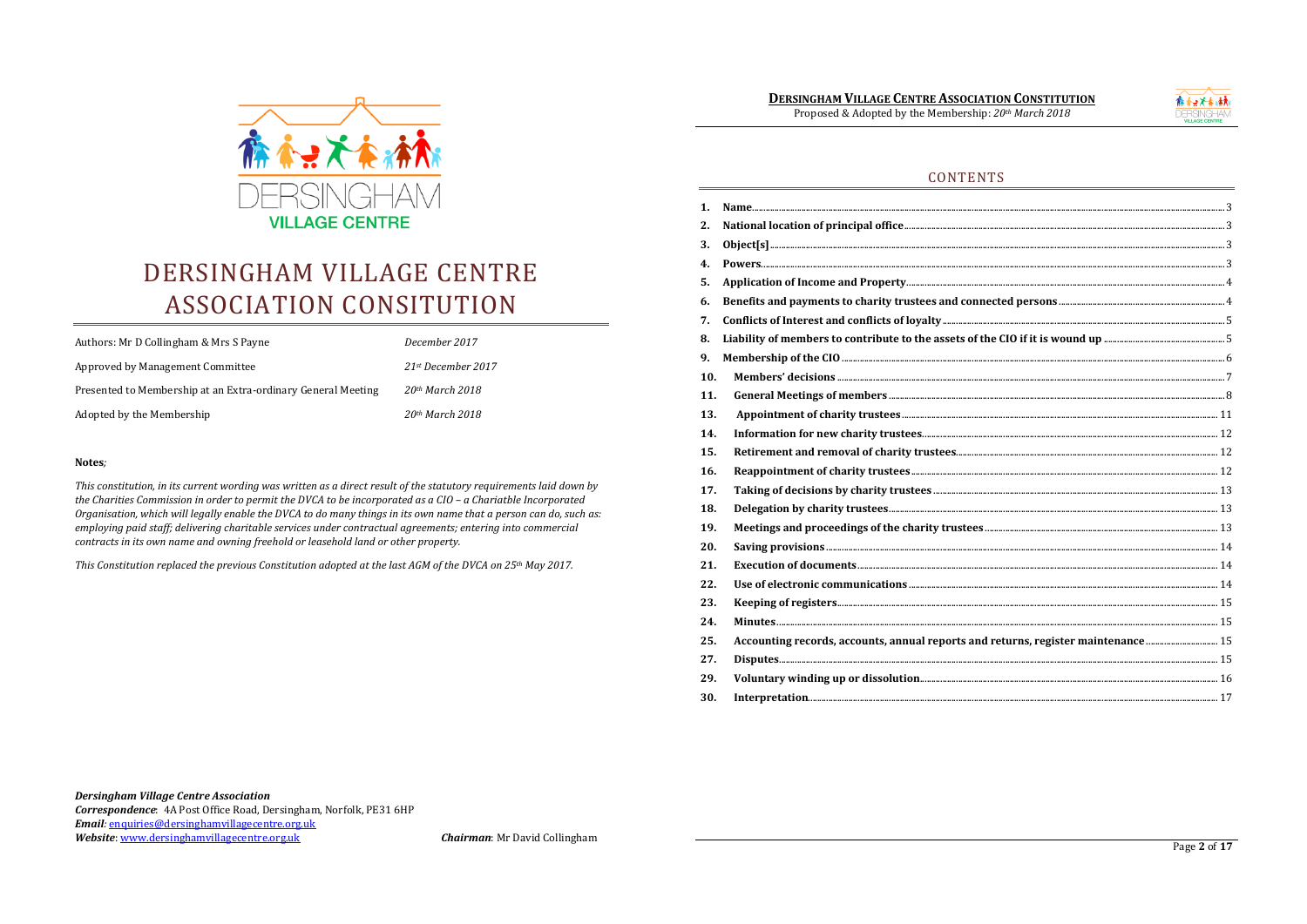Proposed & Adopted by the Membership: *20th March 2018*



#### **1. Name**

The name of the Charitable Incorporated Organisation (the CIO) is

# **Dersingham Village Centre Association.**

#### **2. National location of principal office**

2a Post Office Road, Dersingham, King's Lynn Norfolk, PE31 6HP

# **3. Object[s]**

The management and maintenance of Dersingham Village Centre for the use of the inhabitants of the area of benefit\*, without distinction of political, religious or other opinions.

The use of the Centre will include:

- Meetings, lectures, classes, sporting activities
- Other forms of recreation and leisure-time activities, with the object of improving health and well being of inhabitants.

\*The area of benefit shall be the Benefice of Dersingham, Anmer, Ingoldisthorpe & Shernborne and neighbouring municipal parishes of Castle Rising, Heacham, Sandringham, and Snettisham.

#### **4. Powers**

- 1) The CIO has the power to do anything which is calculated to further its objects or is conducive or incidental to doing so. In particular, the CIO's powers include power to:
- 2) Borrow money and to charge the whole or any part of its property as security for the repayment of the money borrowed. The CIO must comply as appropriate with sections 124 and 125 of the Charities Act 2011 if it wishes to mortgage land:
- 3) Buy, take on lease or in exchange, hire or otherwise acquire any property and to maintain and equip it for use:
- 4) Sell lease or otherwise dispose of all or any part of the property belonging to the CIO. In exercising this power, the CIO must comply as appropriate with sections 117 and 119-123 of the Charities Act 2011;
- 5) Employ and remunerate such staff as are necessary for carrying out the work of the CIO. The CIO may employ or remunerate a charity trustee only to the extent that it is permitted to do so by clause 6 (Benefits and Payments to charity trustees and connected persons) and provided it complies with the conditions of those clauses;
- 6) Deposit or invest funds, employ a professional fund-manager, and arrange for investments or other property of the CIO to be held in the name of a nominee, in the same manner and subject to the same conditions as the trustees of a trust are permitted to do so by the Trustee Act 2000;

# **DERSINGHAM VILLAGE CENTRE ASSOCIATION CONSTITUTION**

Proposed & Adopted by the Membership: 20<sup>th</sup> March 2018

#### **5. Application of Income and Property**

- 1) The income and property of the CIO must be applied solely towards the promotion of the objects.
	- a. A charity trustee is entitled to be reimbursed from the property of the CIO or may pay out of such property reasonable expenses properly incurred by him or her when acting on behalf of the CIO.
	- b. A charity trustee may benefit from trustee indemnity insurance cover purchased at the CIO's expense in accordance with, and subject to the conditions in, section 189 of the Charities Act 2011.
- 2) None of the income or property of the CIO may be paid or transferred directly or indirectly by way of dividend, bonus or otherwise by way of profit to any member of the CIO. This does not prevent a member who is not also a charity trustee receiving:
	- a. A benefit from the CIO as a beneficiary of the CIO
	- b. Reasonable and proper remuneration for any goods or services supplied to the CIO
- 3) Nothing in this clause shall prevent a charity trustee or connected person receiving any benefit or payment which is authorised by Clause 6.

# **Benefits and payments to charity trustees and connected persons**

#### **1) General provisions**

No charity trustee or connected person may:

- a. Buy or receive and goods or services from the CIO on terms preferential to those applicable to members of the public;
- b. Sell goods, services, or any interest in land to the CIO;
- c. Be employed by, or receive any remuneration from, the CIO
- d. Receive any other financial benefit from the CIO

Unless the payment or benefit is permitted by sub-clause  $(2)$  of this clause, or authorised by the court or the prior written consent of the Charity Commission ('the Commission') has been obtained. In this clause, a 'financial benefit' means a benefit, direct or indirect, which is either money or has a monetary value.

#### 2) Scope and powers permitting trustees' or connected persons' benefits

- a. A charity trustee or connected person may receive a benefit from the CIO as a beneficiary of the CIO provided that a majority of the trustees do not benefit in this way.
- b. A charity trustee or connected person may enter into a contract for the supply of services, or of goods that are supplied in connection with the provision of services, to the CIO where that is permitted in accordance with, and subject to the conditions in, section 185 to 188 of the Charities Act 2011.
- c. Subject to sub-clause (3) of this clause a charity trustee or connected person may provide the CIO with goods that are not supplied in connection with services provided to the CIO by the charity trustee or connected person.
- d. A charity trustee or connected person may receive interest on money lent to the CIO at a reasonable and proper rate which must be not more that the Bank of England bank rate (also known as the base rate).
- e. A charity trustee or connected person may receive rent for premises let by the trustee or connected person to the CIO. The amount of rent and the other terms of the lease must be reasonable and proper. The charity trustee concerned must withdraw from any meeting at which such a proposal or the rent or other terms of the lease are under discussion.
- f. A charity trustee or connected person may take part in the normal trading and fundraising activities of the CIO on the same terms as members of the public.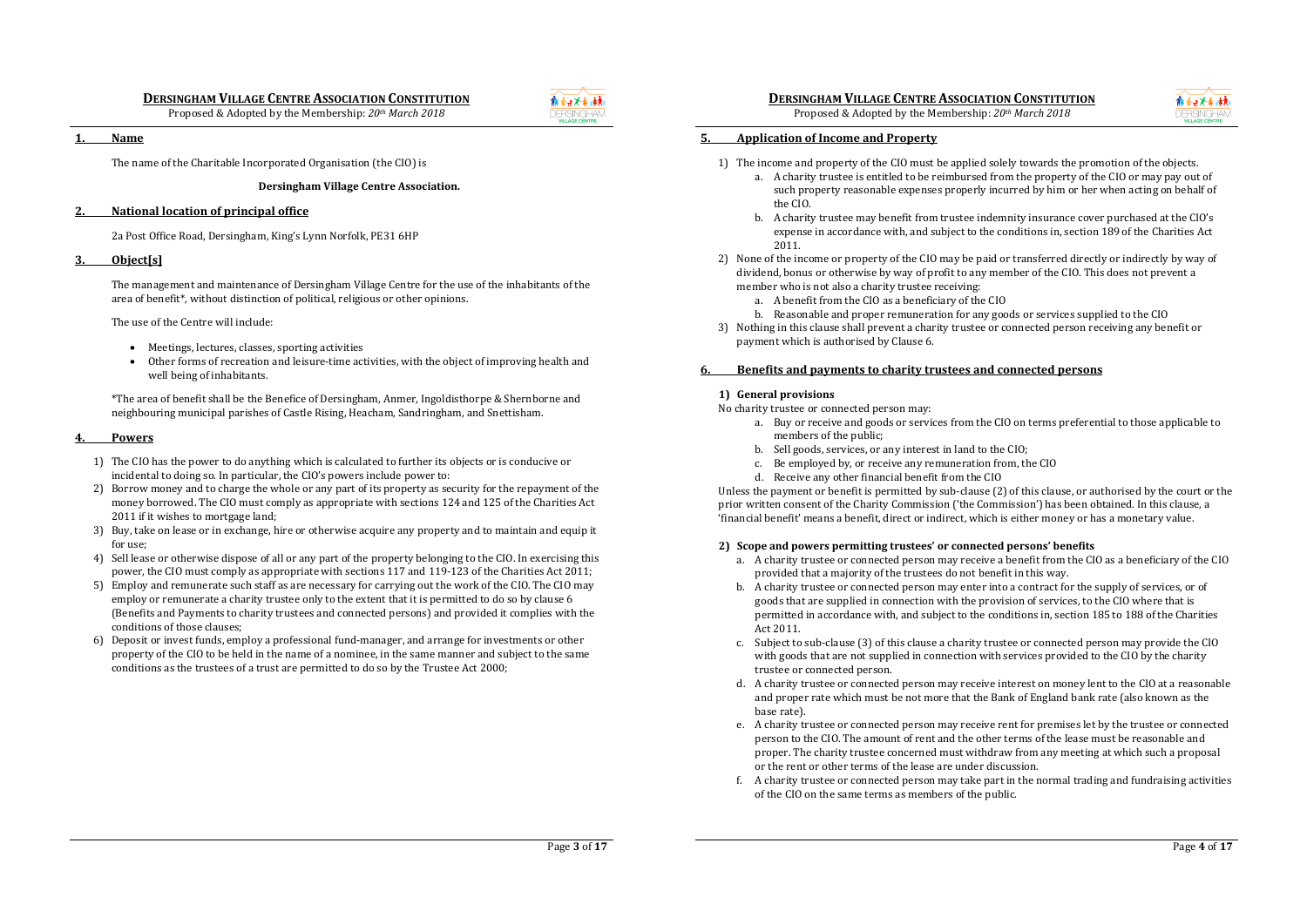Proposed & Adopted by the Membership: *20th March 2018*

#### **3)** Payment for supply of goods only – controls

The CIO and its charity trustees may only rely upon the authority provided by sub-clause  $(2)$  (c) of this clause if each of the following conditions is satisfied:

- a. The amount or maximum amount of the payment for the goods is set out in a written agreement between the CIO and the charity trustee or connected person supplying the goods ('the supplier').
- b. The amount or maximum amount of the payment for the goods does not exceed what is reasonable in the circumstances for the supply of the goods in question.
- c. The other charity trustees are satisfied that it is in the best interests of the CIO to contract with the supplier rather than with someone who is not a charity trustee or connected person. In reaching that decision the charity trustees must balance the advantage on contracting with a charity trustee or connected person against the disadvantages of doing so.
- d. The supplier is absent from the part of any meeting at which there is discussion of the proposal to enter into a contract or arrangement with him or her or it with regard to the supply of goods to the CIO.
- e. The supplier does not vote on any such matter and is not to be counted when calculating whether a quorum of charity trustees is present at the meeting.
- f. The reason for their decision is recorded by the charity trustees in the minute book.
- g. A majority of the charity trustees then in office are not in receipt of remuneration or payments authorised by clause 6.

#### **4) In sub-clauses (2) and (3) of this clause:**

- a. The CIO includes any company in which the  $CIO:$ 
	- i. Holds more than  $50\%$  of the shares; or
	- ii. Controls more than 50% of the voting rights attached to the shares; or
	- iii. Has the right to appoint one or more directors to the board of the company:
- b. 'connected person' includes any person within the definition set out in clause [30] (Interpretation).

# **7. Conflicts of Interest and conflicts of loyalty**

A charity trustee must:

- 1) Declare the nature and extent of any interest, direct or indirect, which he or she has in a proposed transaction or arrangement with the CIO or in any transaction or arrangement entered into by the CIO which has not previously been declared; and
- 2) Absent himself or herself from any discussions of the charity trustees in which it is possible that a conflict of interest will arise between his or her duty to act solely in the interests of the CIO and any personal interest (including but not limited to any financial interest).

Any charity trustee absenting himself or herself from any discussions in accordance with this clause must not vote or be counted as part of the quorum in any decision of the charity trustees on the matter.

#### **8.** Liability of members to contribute to the assets of the CIO if it is wound up

If the CIO is wound up, the members of the CIO have no liability to contribute to its assets and no personal responsibility for settling its debts and liabilities.

# **DERSINGHAM VILLAGE CENTRE ASSOCIATION CONSTITUTION**

Proposed & Adopted by the Membership:  $20<sup>th</sup> March 2018$ 

#### **9. Membership of the CIO**

#### **1) Admission** of new members

a. Eligibility

Membership of the CIO is open to anyone who is interested in furthering its purposes and who, by applying for membership, has indicated his, her or its agreement to become a member and acceptance of the of members as set out in sub-clause (3) of this clause.

A member may be an individual, a corporate body, or [an individual or corporate body representing] an organisation which is not incorporated.

- b. Admission procedure
- The charity trustees:
- I. May require applications for membership to be made in any reasonable way that they decide;
- II. May refuse an application for membership if they believe that it is in the best interests of the CIO for them to do so:
- III. Shall, if they decide to refuse an application for membership, give the applicant their reasons for doing so, within [28] days of the decision being taken, and give the applicant the opportunity to appeal against the refusal; and
- IV. Shall give fair consideration to any such appeal, and shall inform the applicant of their  $\det$  decision, but any decision to confirm refusal of the application for membership shall be final.

#### **2) Transfer of membership**

Membership of the CIO cannot be transferred to anyone else [except in the case of an individual or corporate body representing an organisation which is not incorporated, whose membership may be transferred by the unincorporated organisation to a new representative. Such transfer of membership does not take effect until the CIO has received written notification of the transfer].

#### **3) Duty of members**

It is the duty of each member of the CIO to exercise his or her powers as a member of the CIO in the way he or she decides in good faith would be most likely to further the purposes of the CIO.

#### **4) Termination of membership**

a. Membership of the CIO comes to an end if:

- I. The member dies, or, in the case of an organisation (or the representative of an organisation) ceases to exist; or
- II. The member sends a notice of resignation to the charity trustees; or
- III. Any sum of money owed by the member to the CIO is not paid in full within six months of its falling due; or
- IV. The charity trustees decide that it is in the best interests of the CIO that the member in question should be removed from membership, and pass a resolution to that effect.
- b. Before the charity trustees take any decision to remove someone from the membership of the CIO they must:
	- i. Inform the member of the reasons why it is proposed to remove him, her or it from membership;
	- ii. Give the member at least 21 clear days notice in which to make representations to the charity trustees as to why he, she or it should not be removed from membership;
	- iii. At a duly constituted meeting of the charity trustees, consider whether or not the member should be removed from membership:

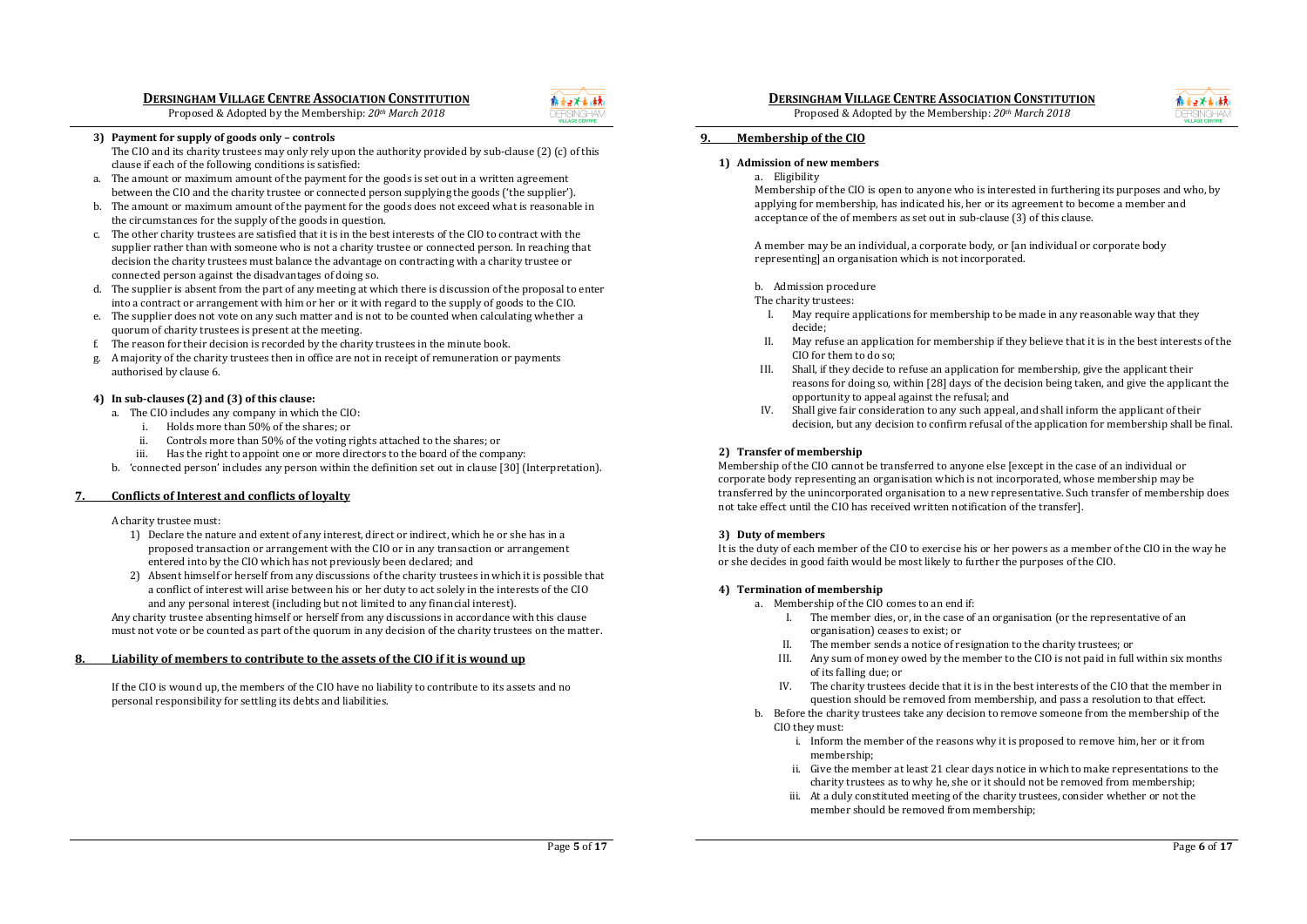Proposed & Adopted by the Membership: *20th March 2018*



- iv. Consider at that meeting any representations which the member makes as to why the member should not be removed; and
- v. Allow the member, or the member's representative, to make those representations in person at that meeting, if the member so chooses.

#### **5) Membership fees**

 

The CIO may require members to pay reasonable membership fees to the CIO

#### **6) Informal or associate (non-voting) membership**

- a. The charity trustees may create associate or other classes of non-voting membership, and may determine the rights and obligations of any such members (including payment of membership fees), and the conditions for admission to, and termination of membership of any such class of members.
- b. Other references in this constitution to 'members' and 'membership' do not apply to non-voting members, and non-voting members do not qualify as members for any purpose under the Charities Acts, General Regulations or Dissolution Regulations.

#### **10. Members' decisions**

#### **1) General Provisions**

Except for those decisions that must be taken in a particular way as indicated in sub-clause  $(4)$  of this clause, decisions of the members of the CIO may be taken either by the vote a general meeting as provided in subclause (2) of this clause or by written resolution as provided in sub-clause (3) of this clause.

#### **2) Taking ordinary decisions by vote**

Subject to clause  $\overline{(4)}$  of this clause, any decision of the members of the CIO may be taken by means of a resolution at a general meeting. Such a resolution may be passed by a simple majority of votes cast at the meeting.

#### **3) Taking ordinary decisions by written resolution without a general meeting**

a. Subject to sub-clause (4) of this clause, a resolution in writing agreed by a simple majority of all the members who would have been entitled to vote upon it had it been proposed at a general meeting shall be effective, provided that:

- I. A copy of the proposed resolution has been sent to all the members eligible to vote; and
- II. A simple majority of members has signalled its agreement to the resolution in a document which are received at the principal office within the period of 28 days beginning with the circulation date. The document signifying a member's agreement (or in the case of an organisation which is a member, by execution according to its usual procedure), by a statement or their identity accompanying the document, or in such other manner as the CIO has specified.

b. The resolution in writing may comprise several copies to which one or more members has signified their agreement.

c. Eligibility to vote on the resolution is limited to members who are members of the CIO on the date when the proposal is first circulated in accordance with paragraph (a) above d. Not less than 10% of the members of the CIO may request the charity trustees to make a proposal for decision by the members.

# **DERSINGHAM VILLAGE CENTRE ASSOCIATION CONSTITUTION**

Proposed & Adopted by the Membership: *20th March 2018*



#### **4) Decisions that must be taken in a particular way**

- a. Any decision to remove a trustee must be taken in accordance with clause [15(2)]
- b. Any decision to amend this constitution must be taken in accordance with clause [28] of this constitution. (Amendment of Constitution).
- c. Any decision to wind up or dissolve the CIO must be taken in accordance with clause [29] of this constitution (Voluntary winding up or dissolution). Any decision to amalgamate or transfer the undertaking of the CIO to one or more other CIOs must be taken in accordance with the provisions of the Charities Act 2011.

#### 11. **General Meetings of members**

# **1) Types of general meeting**

There must be an annual general meeting (AGM) of the members of the CIO. The first AGM must be held within 18 months of the registration of the CIO, and subsequent AGMs must be held at intervals or not more than 15 months. The AGM must receive the annual statement of accounts (duly audited or examined where applicable) and the trustees' annual report, and must elect trustees as required under clause [13].

Other general meetings of the members of the CIO may be held at any time.

All general meetings must be held in accordance with the following provisions

# **2) Calling general meetings**

- a. The charity trustees :
	- i. Must call the annual general meeting of the members of the CIO in accordance with subclause  $(1)$  of this clause and identify it as such in the notice of the meeting; and ii. May call any other general meeting of the members at any time.
- b. The charity trustees must, within 21 days, call a general meeting of the members of the CIO if:
	- i. They receive a request to do so from at least 10% of the members of the CIO; and
	- ii. The request states the general nature of the business to be dealt with at the meeting, and is authenticated by the member(s) making the request.
- c. If, at the time of any such request, there has not been any general meeting of the members of the CIO for more than 12 months, then sub-clause  $(b)(i)$  of this clause shall have effect as if 5% were substituted for 10%.
- d. Any such request may include particulars of a resolution that may properly be proposed, and is intended to be proposed, at the meeting.
- e. A resolution may only be properly proposed if it is lawful, and is not defamatory, frivolous, or vexatious
- f. Any general meeting called by the charity trustees at the request of the members of the CIO must be held within 28 days from the date on which it is called.
- g. If the charity trustees fail to comply with this obligation to call a general meeting at the request of its members, then the members who requested the meeting may themselves call a general meeting.
- h. A general meeting called in this way must be held not more than 3 months after the date when the members first requested the meeting.
- i. The CIO must reimburse any reasonable expenses incurred by the members calling a general meeting by reason of the failure of the charity trustees to duly call the meeting, but the CIO shall be entitled to be indemnified by the charity trustees whp were responsible for such failure.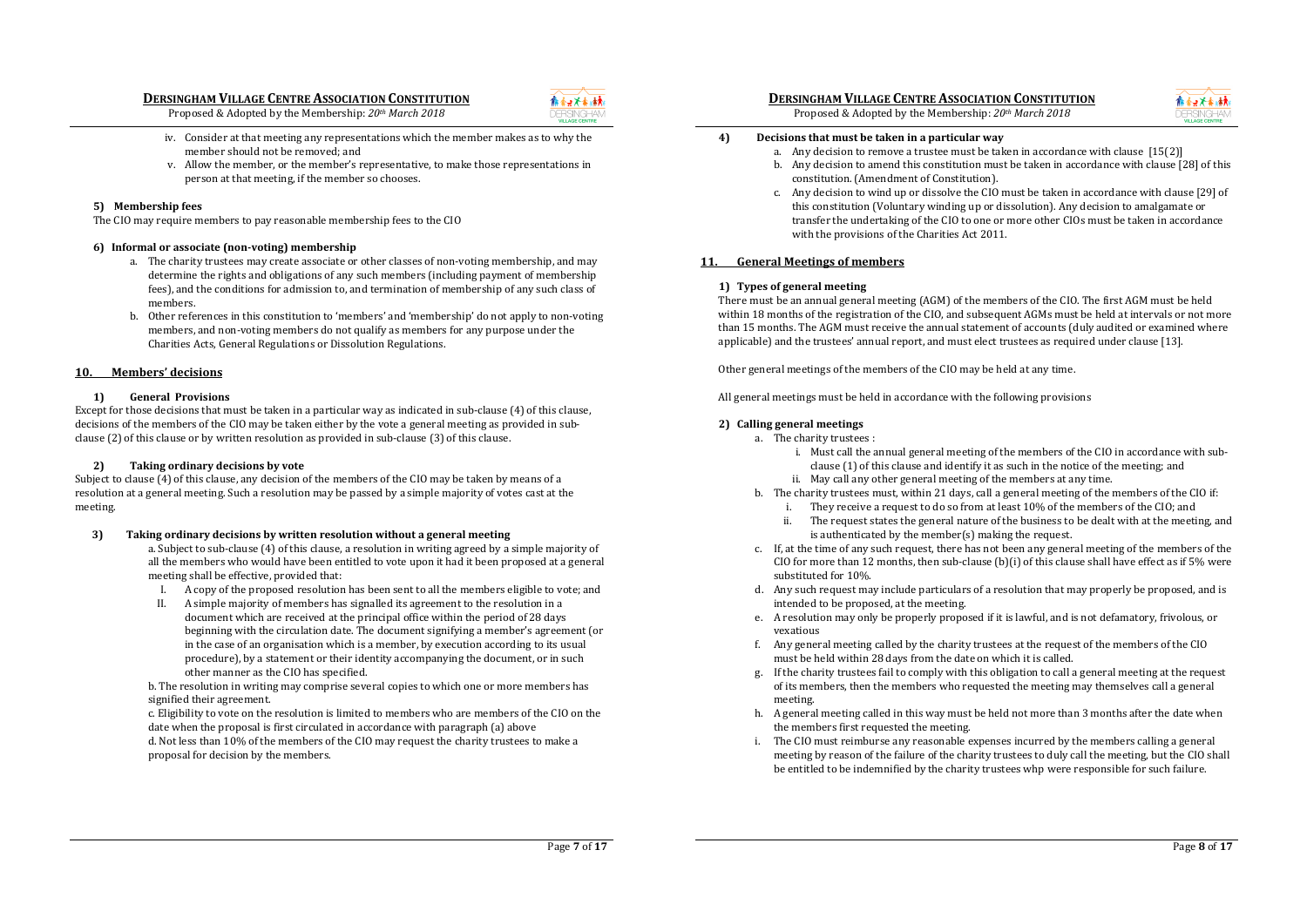Proposed & Adopted by the Membership: *20th March 2018*

#### **3) Notice of general meetings**

- a. The charity trustees, or, as the case may be, the relevant members of the CIO, must give at least 14 clear days notice of any general meeting to all of the members, and to any charity trustee of the CIO who is not a member.
- b. If it is agreed by not less than 90% of all members of the CIO, any resolution may be proposed and passed at the meeting even though the requirements of sub-clause  $(3)(a)$  of this clause have not been met. This sub-clause does not apply where a specified period of notice is strictly required by another clause in this constitution, by the Charities Act 2011 or by the General Regulations.
- c. The notice of any general meeting must:
	- State the time and date of the meeting

Give the address at which the meeting is to take place

Give particulars of any resolution which is to be moved at the meeting, and of the

general nature of any other business to be dealt with at the meeting: and If a proposal to alter the constitution of the CIO is to be considered at the meeting.

include the text of the proposed alteration;

Include, with the notice for the AGM, the annual statement of accounts and trustees' annual report, details of persons standing for election or re-election as trustee, or where allowed under clause[22] (use of electronic communication), details of where the information may be found in the CIO's website.

- d. Proof that an envelope containing a notice was properly addressed, prepaid, and posted; or that an electronic form of notice was properly addressed and sent, shall be conclusive evidence that the notice was given. Notice shall be deemed to be given 48 hours after it was posted or sent.
- e. The proceedings of a meeting shall not be invalidated because a member who was entitled to receive notice of the meeting did not receive it because of accidental omission by the CIO.

#### **4) Chairing of general meetings**

The person nominated as chair by the charity trustees under clause  $[19][2]$  (Chairing of meetings) shall, if present at the general meeting and willing to act, preside as chair of the meeting. Subject to that, the members of the CIO who are present at a general meeting shall elect a chair to preside at the meeting.

#### **5) Quorum at general meetings**

- a. No business may be transacted at any general meeting of the members of the CIO unless a quorum is present when the meeting starts.
- b. Subject to the following provisions, the quorum for general meetings shall be the greater of [5]% or [three] members. An organisation represented by a person present at the meeting in accordance with sub-clause (7) of this clause, is counted as being present in person.
- c. If the meeting has been called by or at the request of the members and a quorum is not present within 15 minutes of the starting time specified in the notice of the meeting, the meeting is closed.
- d. If the meeting has been called in any other way and quorum is not present within 15 minutes of the starting time specified in the notice of the meeting, the chair must adjourn the meeting. The date, time and place at which the meeting will resume must leither be announced by the chair orl be notified to the CIOs members at least seven clear days before the date on which it will resume.
- e. If a quorum is not present within 15 minutes of the start of the adjourned meeting, the member or members present at the meeting constitute a quorum.
- f. If at any time during the meeting a quorum ceases to be present, the meeting may discuss issues and make recommendations to the trustees but may not make any decisions. If decisions are required which must be made by a meeting of the members, the meeting must be adjourned.

# **DERSINGHAM VILLAGE CENTRE ASSOCIATION CONSTITUTION**

Proposed & Adopted by the Membership: 20<sup>th</sup> March 2018

#### **6) Voting at general meetings**

- a. At the meeting at which it was demanded; or Any decision other than one falling within clause  $(10)(4)$  (Decisions that must be taken in a particular way) shall be taken by a simple majority of votes cast at the meeting. Every member has one vote.
- b. A resolution put to the vote of a meeting shall be decided on a show of hands, unless (before or on the declaration of the result of the show of hands) a poll is duly demanded. A poll may be demanded by the chair or by at least  $10\%$  of the members present in person or by proxy at the meeting
- c. A poll demanded on the election of a person to chair the meeting or on a question of adjournment must be taken immediately. A poll on any other matter shall be taken, and the result of the poll shall be announced, in such manner as the chair of the meeting shall decide, provided that the poll must be taken, and the result of the poll announced, within 30 days of the demand for the poll.
- d. A poll may be taken:
	- $i$ . At the meeting at which it was demanded; or
	- ii. At some other time and place specified by the chair; or
	- iii. Through the use of postal or electronic communications
- e. In the event of an equality of votes, whether on a show of hands or on a poll, the chair of the meeting shall have a second, or casting vote.
- f. Any objection to the qualification of any voter must be raised at the meeting at which the vote is cast and the decision of the chair of the meeting shall be final.

#### **7) Representations of organisations and corporate members**

An organisation or corporate body that is a member of the CIO may, in accordance with its usual decision-making process, authorise a person to act as its representative at any general meeting of the CIO.

The representative is entitled to exercise the same powers on behalf of the organisation or corporate body as the organisation or corporate body could exercise as an individual member of the CIO.

#### **8) Adjournment of meetings**

The chair may with the consent of a meeting at which a quorum is present (and shall if so directed by the meeting) adjourn the meeting to another time and/or place. No business may be transacted at an adjourned meeting except business which could properly have been transacted at the original meeting.

#### **12. Charity Trustees**

#### **1) Functions and duties of charity trustees**

The charity trustees shall manage the affairs of the CIO and may for that purpose exercise all powers of the CIO. It is the duty of each charity trustee:

- a. To exercise his or her powers and to perform his or her functions as a trustee of the CIO in the way he or she decides in good faith would be most likely to further the purposes of the CIO; and
- b. To exercise, in the performance of those functions, such care as is reasonable in the circumstances having regard in particular to:
	- i. Any special knowledge or experience that he or she has or holds himself or herself as having; and
	- ii. If he or she acts as a charity trustee of the CIO in the course of a business profession, to any special knowledge or experience that it is reasonable to expect of a person acting in the course of that kind of business or profession.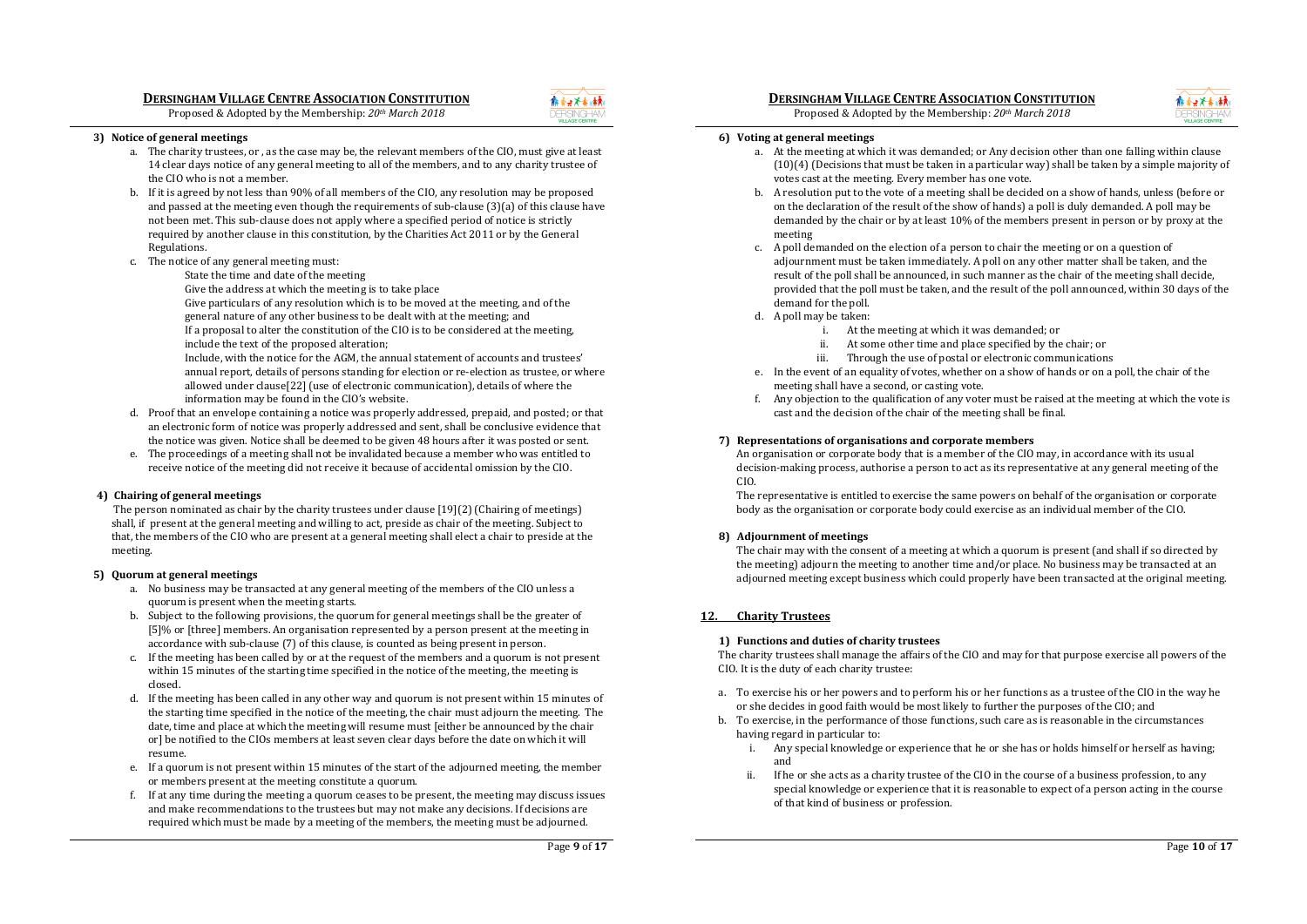Proposed & Adopted by the Membership: *20th March 2018*

#### **2) Eligibility for trusteeship**

- a. Every charity trustee must be a natural person
- b. No one may be appointed as a charity trustee:
	- If he or she is under the age of 16 years; or
	- $\bullet$  If he or she would automatically cease to hold office under the provisions of clause  $(15)(1)(f)$ .
- c. No one is entitled to act as a charity trustee whether on appointment or on any re-appointment until he or she has expressly acknowledged, in whatever way the charity trustees decide, his or her acceptance of the office as a charity trustee.

#### **3) Number of charity trustees**

There should be:

- Not less than three nor more than ten elected trustees: and
- $\bullet$  2 ex-officio trustees

There must be at least three trustees. If the number falls below this minimum, the remaining trustee or trustees may act only to call a meeting of the charity trustees, or appoint a new charity trustee.

The maximum number of charity trustees that can be appointed is as provided in sub-clause (a) of this clause. No trustee appointment may be made in excess of these provisions.

#### **4) First charity trustees**

The first charity trustees are-

Mr David Collingham; Mr Thomas Wheeler; Ms Victoria Ward; Mrs Olive McCrae (Dersingham PCC); Ms Margaret Mann; Mrs Susan Payne (Dersingham Parish Council); & Mrs Vanessa Blythe.

#### **13. Appointment of charity trustees**

#### **1) Elected charity trustees**

- a. At every annual general meeting of the members of the CIO, one-third of the charity trustees shall retire from office. If the number of the charity trustees is not three or a multiple of three, then the number nearest to one-third shall retire from office, but if there is only one charity trustee, he or she shall retire:
- b. The charity trustees to retire by rotation shall be those who have been longest in office since their last appointment or reappointment. If any trustees were last appointed or reappointed on the same day those to retire shall (unless they otherwise agree among themselves) be determined by lot;
- $c$ . The vacancies so arising may be filled by the decision of the members at the annual general meeting; any vacancies not filled at the annual general meeting may be filled as provided in subclause (5) of this clause:
- d. The members or the charity trustees may at any time decide to appoint a new charity trustee, whether in place of a charity trustee who has retired or been removed in accordance with clause (15) (retirement and removal of charity trustees), or as an additional charity trustee, provided that the limited specified in clause  $(12)(3)$  on the number of charity trustees would not as a result be exceeded;
- e. A person so appointed by the members of the CIO shall retire in accordance with the provisions of sub-clauses (2) and (3) of this clause. A person so appointed by the charity trustees shall retire at the conclusion of the next annual general meeting after the date of his or her appointment, and shall not be counted for the purposes of determining which of the charity trustees is to retire by rotation at that meeting.

**2) Nominated Charity Trustees** 

#### **DERSINGHAM VILLAGE CENTRE ASSOCIATION CONSTITUTION**

Proposed & Adopted by the Membership: 20<sup>th</sup> March 2018



- a. Dersingham Parish Council and the Parochial Church Council of Dersingham, St Nicholas may each appoint one charity trustee.
- b. Any appointment must be made at a meeting held according to the ordinary practice of the appointing body.
- c. Each appointment must be for a term of one year
- d. The appointment will be effective from the later of:
	- i. The date of the vacancy; or
	- ii. The date on which the CIO is informed of the appointment
- e. The person appointed need not be a member of the appointing body.
- f. A trustee appointed by the appointing body has the same duty under Clause  $12(1)$  as the other charity trustees to act in the same way he or she decides in good faith would be most likely to further the purposes of the CIO.

#### **14. Information for new charity trustees**

The charity trustees will make available to each new charity trustee, on or before his or her first appointment:

- a. A copy of this constitution and any amendments made to it: and
- b. A copy of the CIO's latest trustees' annual report and statement of accounts.

#### **15.** Retirement and removal of charity trustees

1) A charity trustee ceases to hold office if he or she:

- a. Retires by notifying the CIO in writing (but only if enough charity trustees will remain in office when the notice of resignation takes effect for form a quorum for meetings);
- b. Is absent without the permission of the charity trustees from all their meetings held within a period of six months and the trustees resolve that his or her office be vacated:
- c. Dies;

 

- d. In the written opinion, given to the company, of a registered medical practitioner treating that person, has become physically or mentally incapable of acting as a director and may remain so for more than three months:
- e. Is disqualified from acting as a charity trustee by virtue of section 178-180 of the Charities Act 2011 (or any statutory re-enactment or modification of that provision).

#### **16. Reappointment of charity trustees**

Any person who retires as a charity trustee by rotation or by giving notice to the CIO is eligible for reappointment.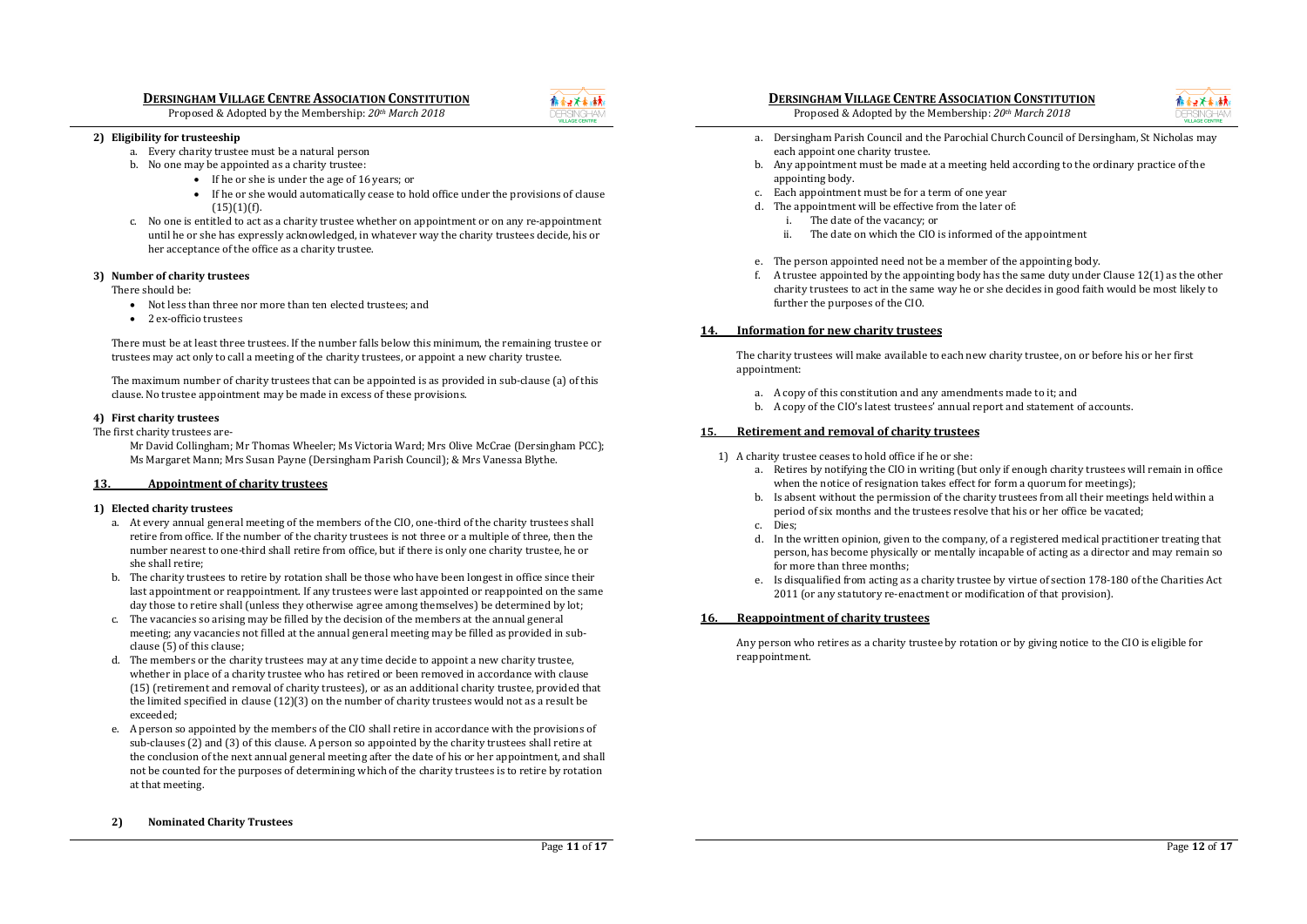Proposed & Adopted by the Membership: *20th March 2018*



#### **17. Taking of decisions by charity trustees**

Any decision may be taken either:

- At a meeting of the charity trustees: or
- By resolution in writing or electronic form agreed by a majority of all the charity trustees, which may comprise either a single document or several documents containing the text of the resolution in like form to which the majority of all the charity trustees has signified their agreement. Such a resolution shall be effective provided that
	- $\circ$  A copy of the proposed resolution has been sent, or as near as reasonable practicable to the same time, to all the charity trustees, and
	- $\circ$  The majority of all the charity trustees has signified agreement to the resolution in a document or documents which has or have been authenticated by their signature, by a statement of their identity accompanying the document or documents, or in such other manner as the charity trustees have previously resolved, and delivered to the CIO at its principal office or such other place as the trustees may resolve within 28 days of the circulation date.

#### **18. Delegation by charity trustees**

- 1) The charity trustees may delegate any of their powers or functions to a committee or committees. and, if they do, they must determine the terms and conditions on which the delegation is made. The charity trustees may at any time alter those terms and conditions, or revoke the delegation.
- 2) This power is in addition to the power of delegation in the General Regulations and any other power of delegation available to the charity trustees, but is subject to the following requirements
	- a. A committee may consist of two or more persons, but at least one member of each committee must be a charity trustee
	- b. The acts and proceedings of any committee must be brought to the attention of the charity trustees as a whole as soon as reasonable practicable: and
	- c. The charity trustees shall from time to time review the arrangements which they have made for the delegation of their powers.

#### **19. Meetings and proceedings of the charity trustees**

#### **1) Calling meetings**

- a. Any charity trustee may call a meeting of the charity trustees.
- b. Subject to that, the charity trustees shall decide how their meetings are to be called, and what notice is required.

#### **2) Chairing of meetings**

The charity trustees may appoint one of their number to chair their meetings and may at any time revoke such appointment. If no-one has been so appointed, or if the person is unwilling to preside or is not present within 10 minutes after the time of the meeting, the charity trustees may appoint one of their number to chair that meeting.

#### **3) Procedure at meetings**

- a. No decision shall be taken unless a quorum is present at the time when the decision is taken. The quorum is three charity trustees or the number nearest one-third of the total number of charity trustees, whichever is the greater, or such larger number as the charity trustees may decide from time to time. A charity trustee shall not be counted in the quorum present when any decision is made about a matter upon which he is she is not entitled to vote.
- b. Questions arising at a meeting shall be decided by a majority of those entitled to vote.
- c. In the case of an equality of votes, the chair shall have a second or casting vote.

# 20. Saving provisions

- 1) Subject to sub-clause (2) of this clause, all decisions of the charity trustees, or of a committee of charity trustees, shall be valid notwithstanding the participation in any vote of a charity trustee:
	- Who was disqualified from holding office
	- Who had previously retires or who had been obliged by the constitution to vacate office

**DERSINGHAM VILLAGE CENTRE ASSOCIATION CONSTITUTION** Proposed & Adopted by the Membership: 20<sup>th</sup> March 2018

• Who was not entitled to vote on the matter, whether by reason of a conflict of interest or otherwise;

If, without the vote of that charity trustee and that charity trustee being counted in the quorum, the decision has been made by a majority of the charity trustees at a quorate meeting.

2) Sub-clause (1) of this clause does not permit a charity trustee to keep any benefit that may be conferred upon him or her by a resolution of the charity trustees or of a committee of charity trustees if, but for clause (1), the resolution would have been void, or if the charity trustee has not complied with clause 7 (conflicts of interest).

#### **21. Execution of documents**

- 1) The CIO shall execute documents either by signature or by affixing its seal (if it has one).
- 2) A document is validly executed by signature if it is signed by at least two of the charity trustees.
- 3) If the CIO has a seal:
	- a. It must comply with the provisions of the General Regulations; and
	- b. It must only be used by the authority of the charity trustees or a committee of charity trustees duly authorised by the charity trustees. The charity trustees may determine who shall sign any document to which the seal is affixed and unless otherwise determined it shall be signed by two charity trustees.

#### **22. Use of electronic communications**

#### **1) General**

 

The CIO will comply with the requirements of the Communications Provisions in the General Regulations and in particular:

- a. The requirement to provide within 21 days to any member on request a hard copy of any document or information sent to the member otherwise than in hard copy form;
- b. Any requirements to provide information to the Commission in a particular form or manner.

#### **2) To the CIO**

Any member or charity trustee of the CIO may communicate electronically with the CIO to an address specified by the CIO for the purpose, so long as the communication is authenticated in a manner which is satisfactory to the CIO.

#### **3) By the CIO**

- a. Any member or charity trustee of the CIO by providing the CIO with his or her email address or similar, is taken to have agreed to receive communications from the CIO in an electronic form at the address, unless the member has indicated to the CIO his or her unwillingness to receive such communications in that form.
- b. The charity trustees may, subject to compliance with any legal requirements, by means of publication on its website
	- i. Provide the members with the notice referred to in clause 11 (3) (Notice of general meetings);
	- ii. Give charity trustees notice of their meetings an accordance with clause 19 (1) (Calling meetings).

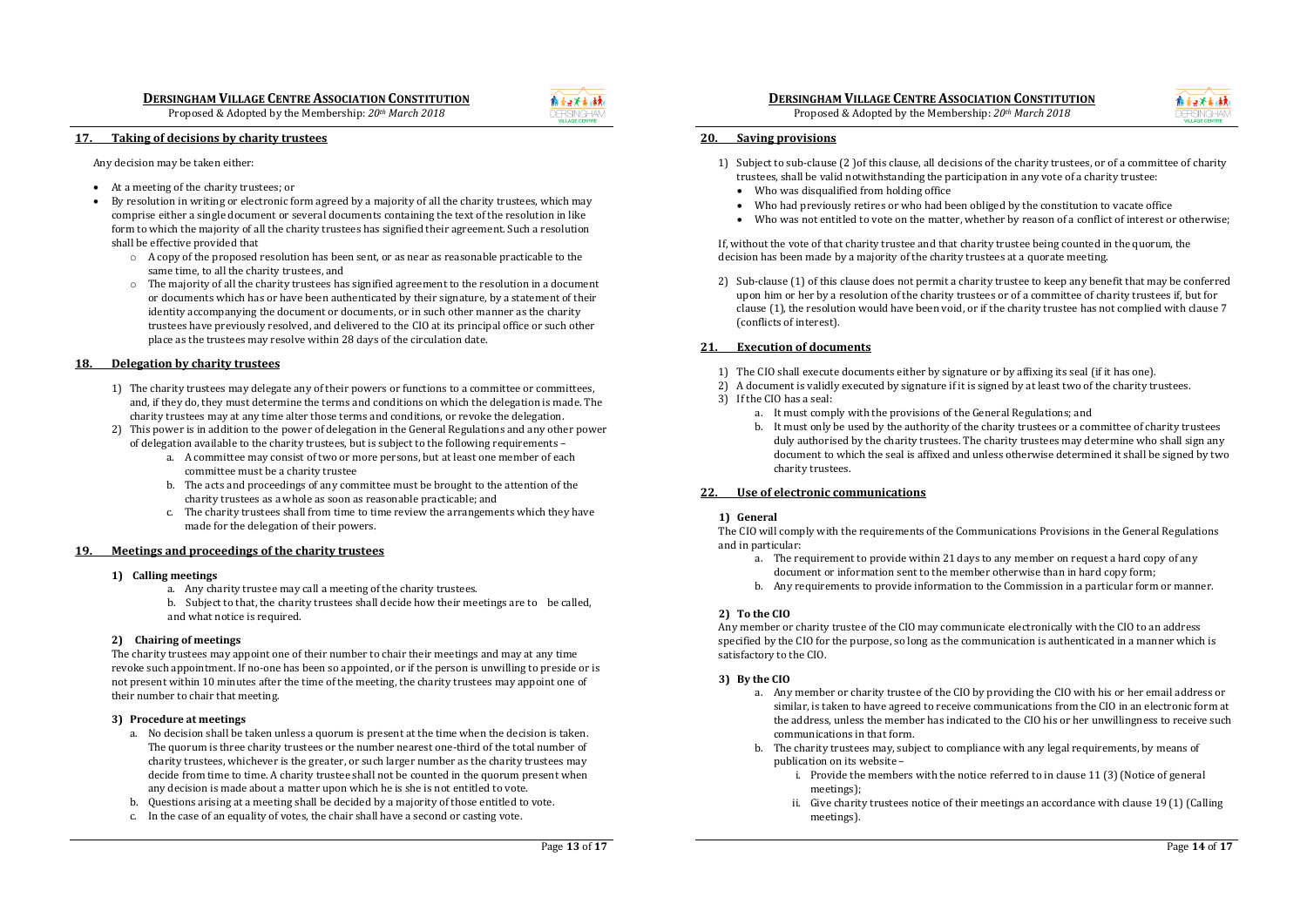Proposed & Adopted by the Membership: *20th March 2018*



#### c. The charity trustees must:

- i. Take reasonable steps to ensure that members and charity trustees are promptly notified of the publication of any such notice or proposal;
- ii. Send any such notice or proposal in hard copy form to any member or charity trustee who has not consented to receive communications in electronic form.

# **23. Keeping of registers**

The CIO must comply with its obligations under the General Regulations in relation to the keeping of, and provision of access to, registers of its members and charity trustees.

# **24. Minutes**

 

The charity trustees must keep minutes of all:

- 1) Appointments of officers made by the charity trustees:
- 2) Proceedings at general meetings of the CIO
- 3) Meetings of the charity trustees and committees of charity trustees including:
	- The names of the trustees present at the meeting
		- The decisions made at the meeting; and
	- Where appropriate the reasons for the decisions

4) Decisions made by the charity trustees otherwise than in meetings.

#### **25.** Accounting records, accounts, annual reports and returns, register maintenance

- 1) The charity trustees must comply with the requirements of the Charities Act 2011 with regard to the keeping of accounting records, to the preparation and scrutiny of statements of accounts, and to the preparation of annual reports and returns. The statement of accounts, reports and returns must be sent to the Charity Commission, regardless of the income of the CIO, within 10 months of the end.
- 2) The charity trustees must comply with their obligation to inform the Commission within 28 days of any change in the particulars of the CIO entered on the Central Register of Charities.

#### **26 . Rules**

The charity trustees may from time to time make such reasonable and proper rules or bye laws as they may deem necessary or expedient for the proper conduct and management of the CIO, but such rules or bye laws must not be inconsistent with any provision of this constitution. Copies of any such rules or bye laws currently in force must be made available to any member of the CIO on request.

#### **27. Disputes**

If a dispute arises between members of the CIO about the validity or propriety of anything done by the members under this constitution, and the dispute cannot be resolved by agreement, the parties to the dispute must first try in good faith to settle the dispute by mediation before resorting to litigation.

# **DERSINGHAM VILLAGE CENTRE ASSOCIATION CONSTITUTION**

Proposed & Adopted by the Membership: 20<sup>th</sup> March 2018

#### **28 . Amendment of constitution**

As provided by clauses 224-227 of the Charities Act 2011:

- 1) This constitution can only be amended:
	- a. By resolution agreed in writing by all members of the CIO; or
	- b. By a resolution passed by a 75% majority of votes cast at a general meeting of the members of the CIO.
- 2) Any alteration of clause (3) (Objects) and clause (29) (Voluntary winding up or dissolution), this clause, or of any provision where the alteration would provide authorisation for any benefit to be obtained by charity trustees or members of the CIO or persons connected with them, requires the prior written consent of the Charity Commission.
- 3) No amendment that is inconsistent with the provisions of the Charities Act 2011 or the General Regulations shall be valid.
- 4) A copy of any resolution altering the constitution, together with a copy of the CIO's constitution as amended, must be sent to the Commission within 15 days from the date on which the resolution is passed. The amendment does not take effect until it has been recorded in the Register of Charities.

#### **29. Voluntary winding up or dissolution**

- 1) As provided by the Dissolution Regulations, the CIO may be dissolved by resolution of its members. Any decision by the members to wind up or dissolve the CIO can only be made:
	- a. At a general meeting of the members of the CIO called in accordance with clause (11) (Meetings of Members), of which not less than 14 days' notice has been given to those eligible to attend and vote:
		- i. By a resolution passed by 75% majority of those voting; or
		- ii. By a resolution passed by decision taken without a vote and without any expression of dissent in response to the question put to the general meeting; or
	- b. By a resolution agreed in writing by all members of the CIO.
- 2) Subject to the nayment of all the CIO's debts:
	- a. Any resolution for the winding up of the CIO, or for the dissolution of the CIO without winding up, may contain a provision directing how any remaining assets of the CIO shall be applied.
	- b. If the resolution does not contain such a provision, the charity trustees must decide how any remaining assets of the CIO must be applied.
	- c. In either case the remaining assets must be applied for charitable purposes the same as or similar to those of the CIO.
- 3) The CIO must observe the requirements of the Dissolution Regulations in applying to the Commission for the CIO to be removed from the Register of Charities, and in particular:
	- a. The charity trustees must send with their application to the Commission:
		- i. A copy of the resolution passed by the members of the CIO;
		- ii. A declaration by the charity trustees that any debts and other liabilities of the CIO have been settled or otherwise provided for in full; and
		- iii. A statement by the charity trustees setting out the way in which any property of the CIO has been or is to be applied prior to its dissolution in accordance with this constitution:
	- b. The charity trustees must ensure that a copy of the application is sent within 7 days to every member and employee of the CIO, and to any charity trustee of the CIO who was not privy to the application.
- 4) If the CIO is to be wound up or dissolved in any other circumstances, the provisions of the Dissolution Regulations must be followed.